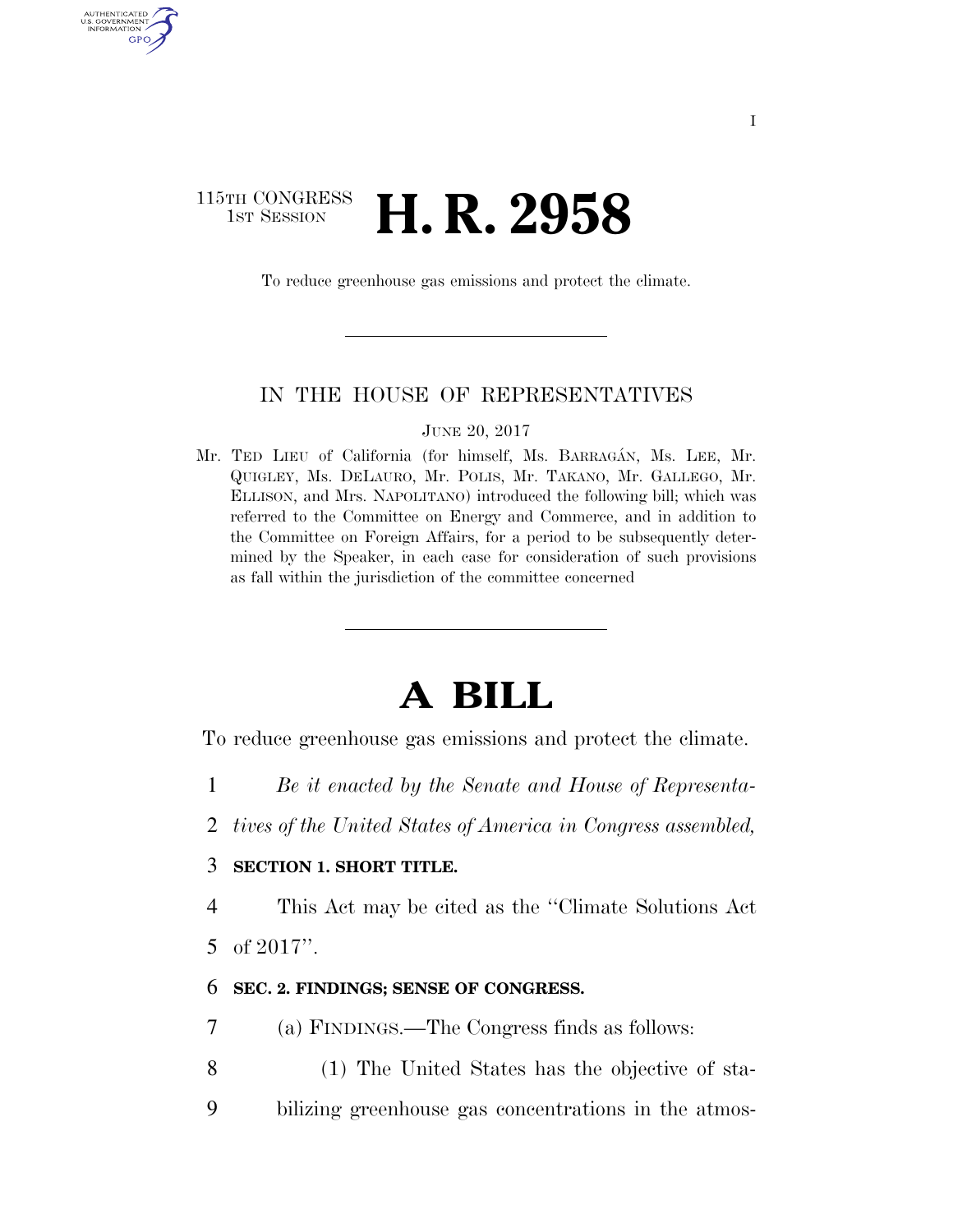phere at a level that would prevent ''dangerous an-2 thropogenic interference" with the climate system as demonstrated by becoming a party to the 1992 United Nations Framework Convention on Climate Change, pledging to China to reduce greenhouse gas emissions to 28 percent of their 2005 levels by 2025, and regulating greenhouse gas emissions from sta- tionary sources, mobile sources, and electrical power suppliers.

 (2) To achieve this objective, the increase in global mean surface temperature should not exceed 2°C (3.6°F) above preindustrial temperature, much of which is already projected to occur by the Inter-governmental Panel on Climate Change.

 (3) The risks associated with a temperature in- crease above 2°C (3.6°F) are grave, including the disintegration of the Greenland ice sheet, which, if it were to melt completely, would raise global aver- age sea level by approximately 23 feet, devastating many of the world's coastal areas and population centers.

 (4) The Intergovernmental Panel on Climate Change projects that temperatures will rise between 24 1.8°C to 4.0°C (3.2°F to 7.2°F) by the end of the century, under a range of expected emissions trends,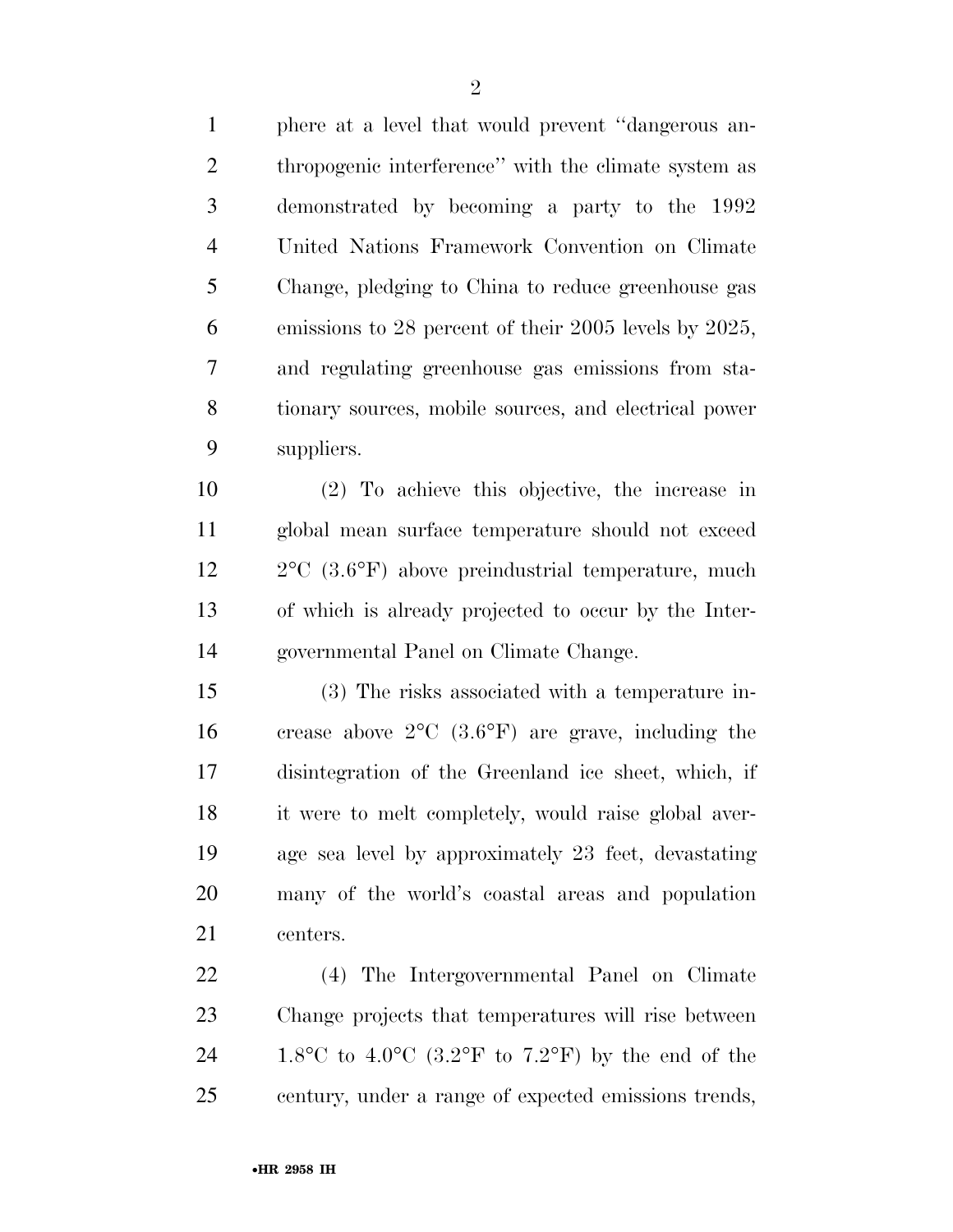| $\mathbf{1}$   | but if there are common goals to limit greenhouse   |
|----------------|-----------------------------------------------------|
| $\overline{c}$ | gas emissions, the temperature increase can be lim- |
| 3              | ited to $2^{\circ}$ C (3.6°F) or less.              |
| $\overline{4}$ | (5) Serious global warming impacts have al-         |
| 5              | ready been observed in the United States and world- |
| 6              | wide, including-                                    |
| 7              | (A) increases in heat waves and other ex-           |
| 8              | treme weather events;                               |
| 9              | (B) rise in sea level, retreat of glaciers and      |
| 10             | polar ice;                                          |
| 11             | (C) decline in mountain snowpack, in-               |
| 12             | creased drought (including droughts in the          |
| 13             | West and South United States) resulting in          |
| 14             | damage to our economy and property;                 |
| 15             | (D) extreme weather conditions resulting            |
| 16             | in wildfires, stronger hurricanes and polar vor-    |
| 17             | tex occurrences resulting in further damage to      |
| 18             | property and our economy;                           |
| 19             | (E) damage to our environment such as               |
| 20             | ocean acidification, extensive coral bleaching,     |
| 21             | migrations, and shifts in the yearly cycles of      |
| 22             | plants and animals; and                             |
| 23             | (F) effects on human population including           |
| 24             | population displacement and adverse health ef-      |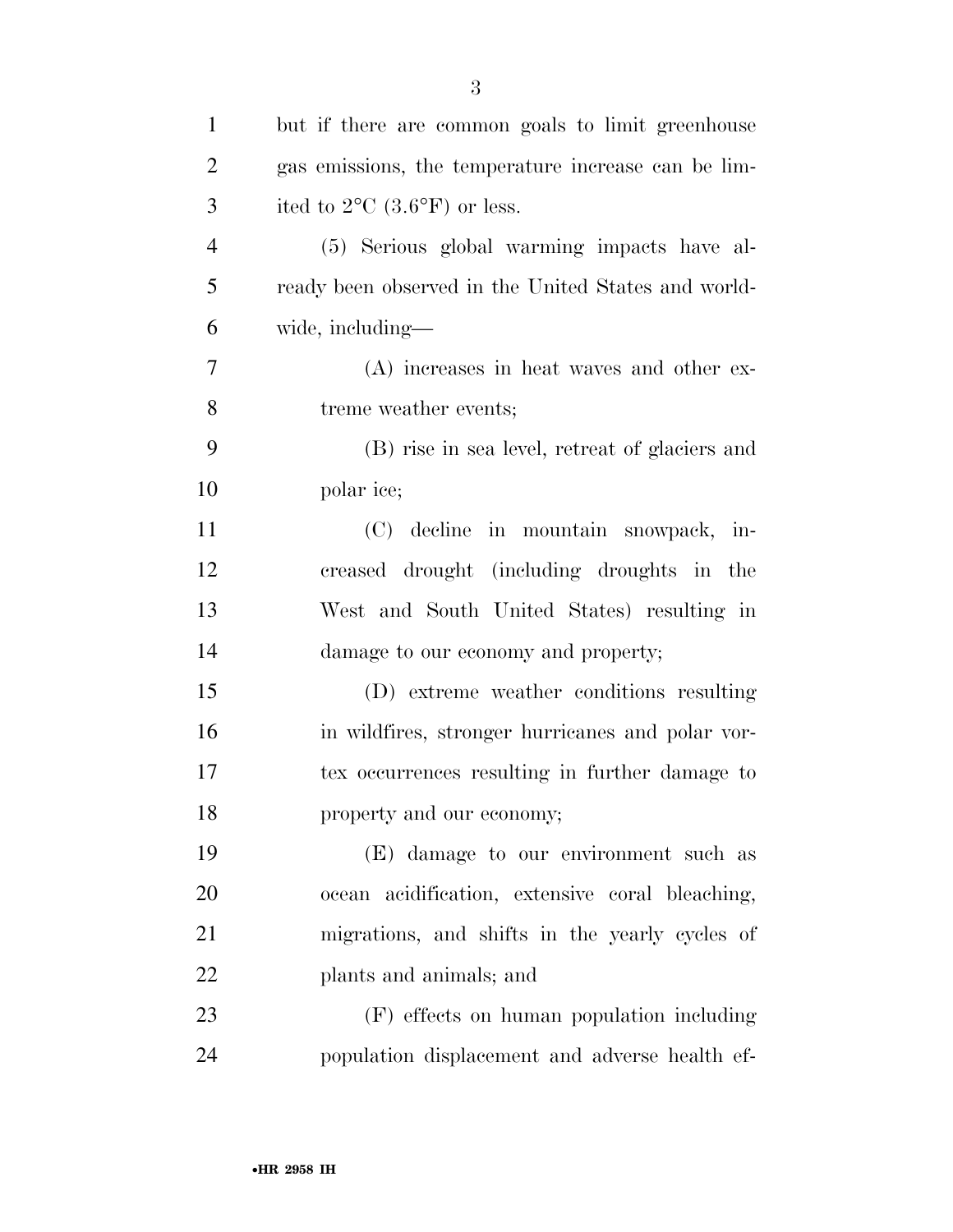| $\mathbf{1}$   | fects such as the spread of infectious diseases       |
|----------------|-------------------------------------------------------|
| $\overline{2}$ | and climate-related conditions such as asthma.        |
| 3              | (6) Scientists project that under a midrange es-      |
| $\overline{4}$ | timate of global warming, by 2050, roughly 25 per-    |
| 5              | cent of animal and plant species will be committed    |
| 6              | to extinction.                                        |
| 7              | (7) Decisive action is needed to minimize the         |
| 8              | many dangers posed by global warming.                 |
| 9              | (8) The timing of such action is critical, given      |
| 10             | that greenhouse gases can persist in the atmosphere   |
| 11             | for more than a century.                              |
| 12             | The International Energy Agency has<br>(9)            |
| 13             | warned in its most recent World Energy Outlook re-    |
| 14             | port that, unless there is a serious commitment to    |
| 15             | investing in zero carbon renewable energy resources,  |
| 16             | much of the amount of projected limits necessary to   |
| 17             | avoid greenhouse-gas-emission-caused dangerous an-    |
| 18             | thropogenic interference with the climate system will |
| 19             | be locked in and exceeded.                            |
| 20             | PricewaterhouseCoopers Low Carbon<br>(10)             |
| 21             | Economy Index Report estimates that carbon-based      |
| 22             | fuel use needs to be reduced 6.5 percent per year     |
| 23             | through the year 2100, nearly six times the current   |
| 24             | rate, to avoid dangerous anthropogenic interference   |
| 25             | with the climate system.                              |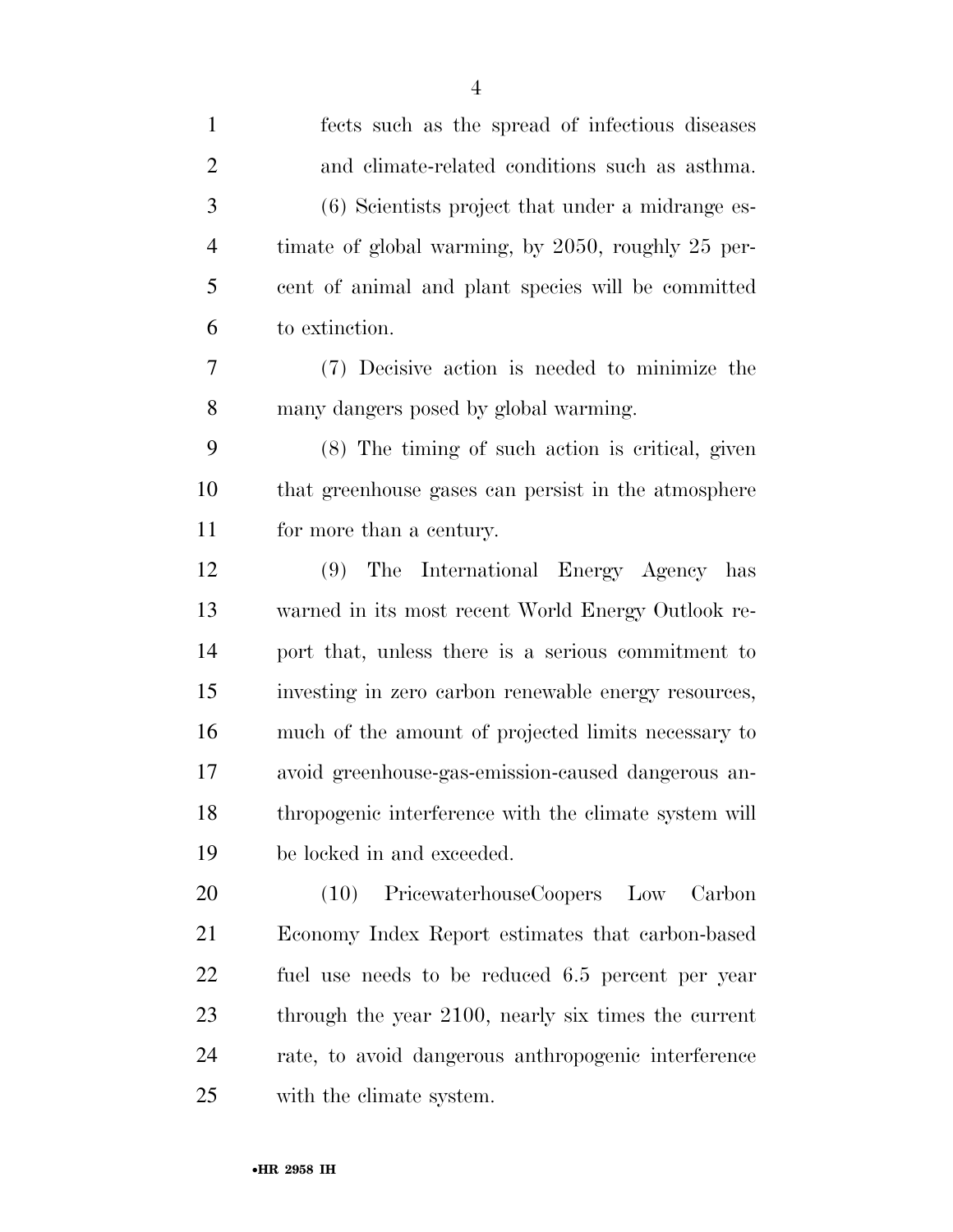(11) With only 5 percent of the world popu- lation, the United States emits approximately 20 percent of the world's total greenhouse gas emissions and must be a leader in addressing global warming.

 (12) The State of California, the 6th largest economy in the world, has shown that renewable en- ergy standards and greenhouse gas emissions regula- tion can reduce greenhouse gas emissions while fos-tering significant economic growth.

 (13) Existing energy efficiency and clean, re- newable energy technologies can reduce global warm- ing pollution, while saving consumers money, reduc- ing our dependence on oil, enhancing national secu- rity, cleaning the air, and protecting pristine places from drilling and mining.

 (b) SENSE OF CONGRESS.—It is the sense of the Congress that the United States should participate in ne- gotiations under the 1992 United Nations Framework Convention on Climate Change and honor its commit- ments therefrom with the objective of securing and con- tinuing United States participation in agreements, includ- ing the Paris Agreement that the United States accepted on September 3, 2016, and took effect on November 4, 2016, that—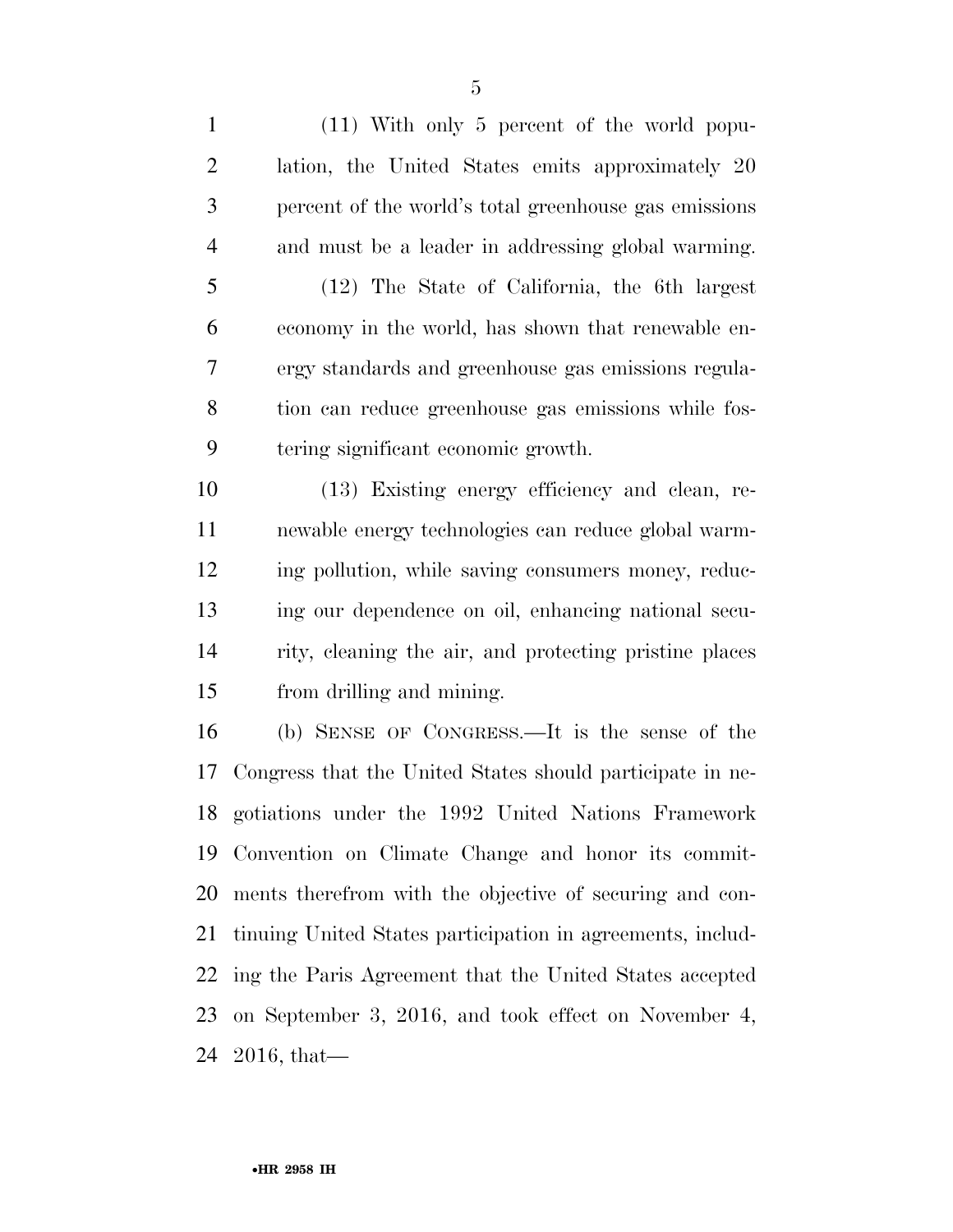(1) establish mitigation commitments by all countries that are major emitters of greenhouse gases, consistent with the principle of common but differentiated responsibilities; (2) achieve reductions in global greenhouse gas emissions at a pace and level sufficient to avoid dan- gerous interference with the Earth's climate; and (3) advance and protect the economic and na- tional security interests of the United States. **TITLE I—RENEWABLE ENERGY SEC. 101. NATIONAL RENEWABLE ENERGY STANDARD.**  Title VI of the Public Utility Regulatory Policies Act of 1978 is amended by adding at the end the following: **''SEC. 610. NATIONAL RENEWABLE ENERGY STANDARD.**  ''(a) IN GENERAL.—The Secretary shall promulgate regulations requiring that— 17 ''(1) beginning in calendar year 2020, the per- centage of electric energy generated from renewable sources that is sold at the retail level in the United States shall increase each year; ''(2) in calendar year 2030 and each subse- quent calendar year, such percentage shall be not less than 40 percent of the total electric energy sold

at the retail level in the United States; and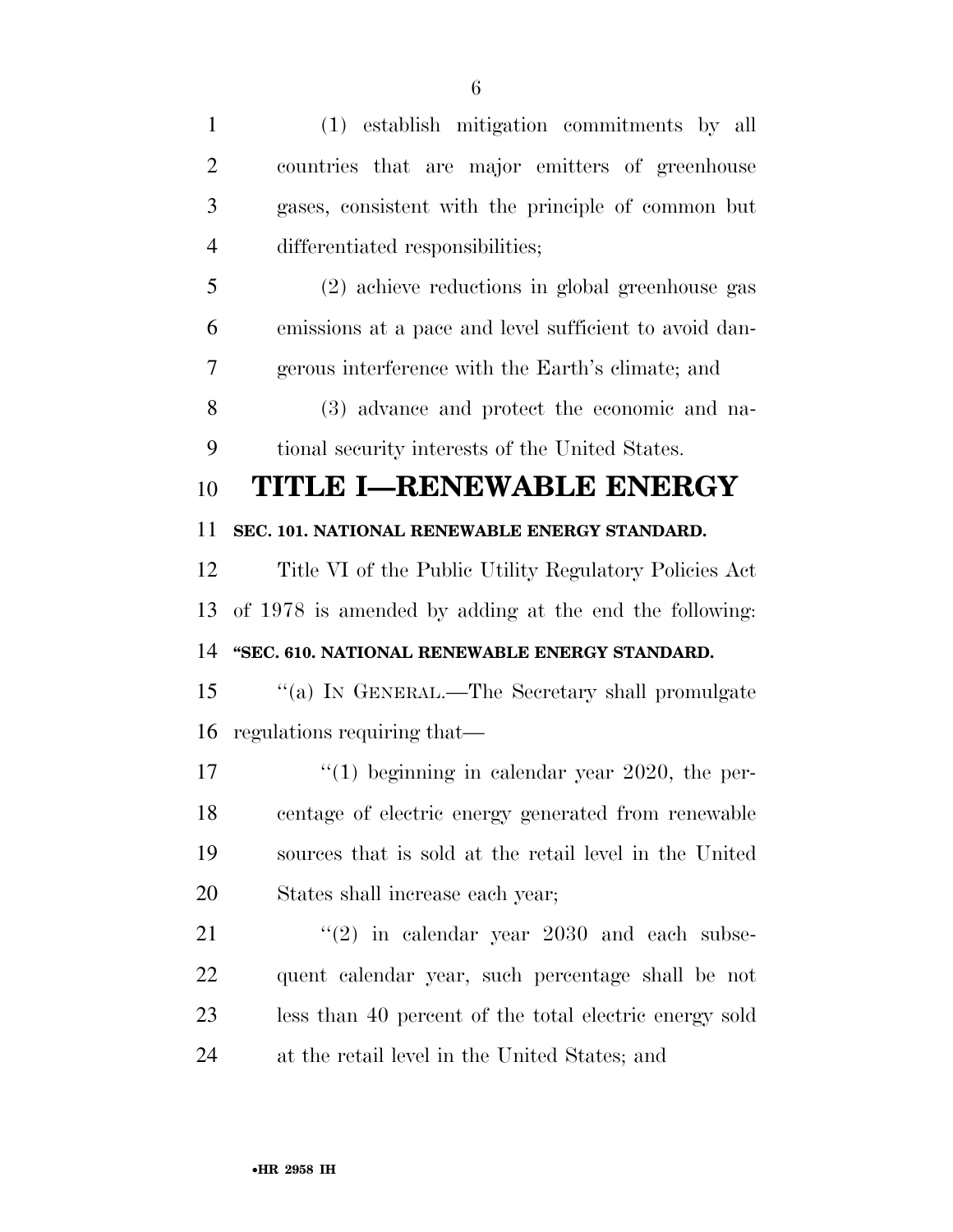$\frac{1}{2}$   $\frac{1}{3}$  in calendar year 2050 and each subse- quent calendar year, such percentage shall not be less than 80 percent of the total electric energy sold at the retail level in the United States.

 ''(b) CONSULTATION.—The Secretary shall carry out this section in consultation with the Administrator of the Environmental Protection Agency.

 ''(c) SUBSEQUENT INCREASES.—Upon petition or upon the Secretary's own initiative, the Secretary may in-10 crease the percentage required by subsection  $(a)(2)$ .

11 "(d) RULE OF CONSTRUCTION.—Nothing in this sec- tion shall be construed to preempt or limit State actions to enhance renewable energy generation or energy effi-ciency.''.

# **TITLE II—ENERGY EFFICIENCY**

## **SEC. 201. NATIONAL ENERGY EFFICIENCY STANDARD.**

 Title VI of the Public Utility Regulatory Policies Act of 1978, as amended by section 101 of this Act, is amend-ed by adding at the end the following:

## **''SEC. 611. NATIONAL ENERGY EFFICIENCY STANDARD.**

21 "(a) IN GENERAL.—The Secretary shall promulgate regulations in accordance with this section setting end- user savings targets for retail electric energy and natural gas suppliers.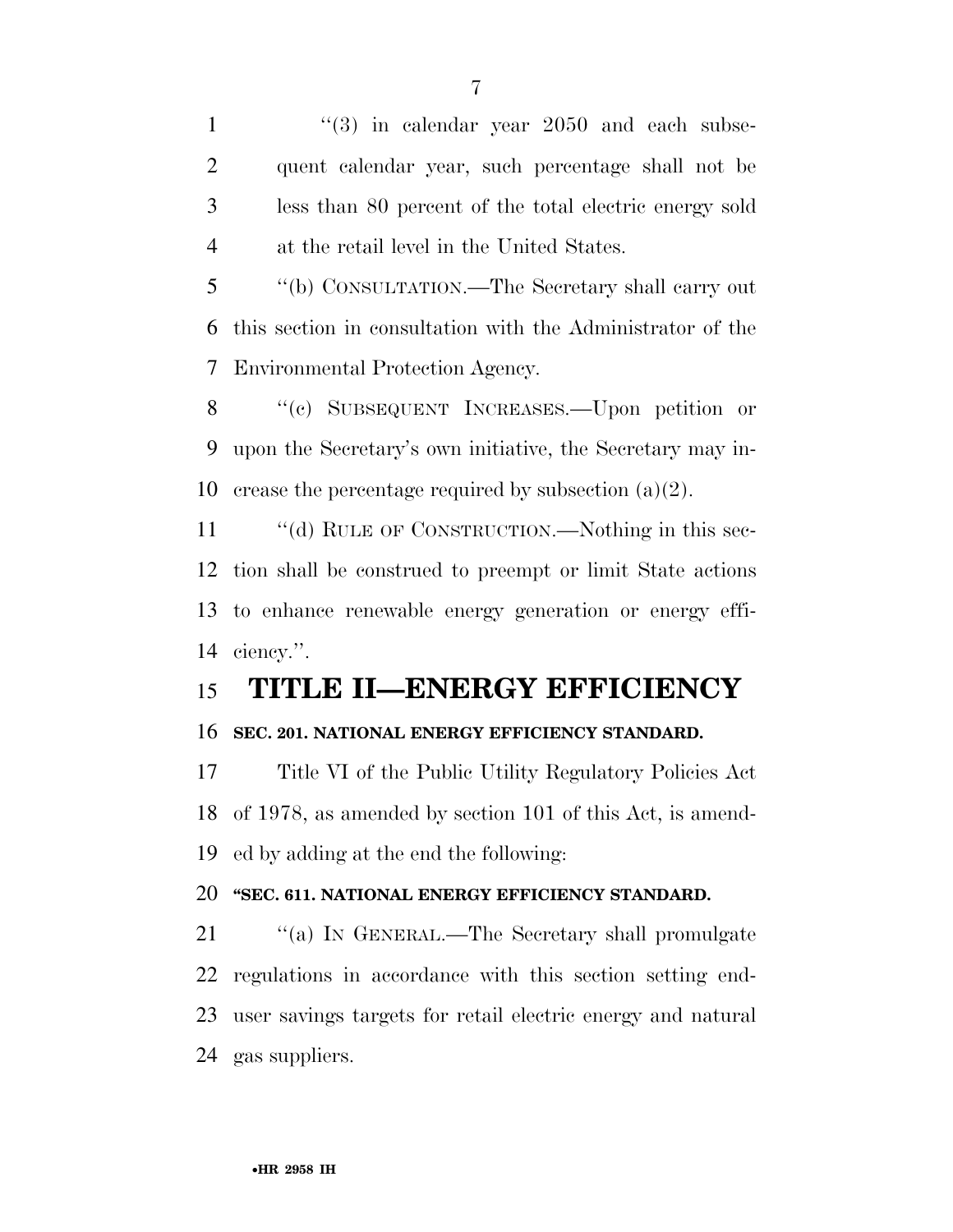''(b) CONSULTATION.—The Secretary shall carry out this section in consultation with the Administrator of the Environmental Protection Agency.

 ''(c) REQUIREMENTS.—With respect to targets under subsection (a):

 "(1) The targets shall require each supplier to secure annual savings of a set percentage of the sup- plier's most recent year's sales to retail customers.  $\frac{1}{2}$  The savings shall be achieved through end-use efficiency improvements at customer facilities.

11  $\frac{1}{3}$  The targets—

12 "(A) for retail electric energy suppliers shall increase gradually from 0.25 percent of sales in 2020 to 1.5 percent of sales in 2025 and each year thereafter through 2030; and

16 ''(B) for retail natural gas suppliers shall increase gradually from 0.25 percent of sales in 2020 to 0.5 percent of sales in 2025 and each year thereafter through 2030.

 ''(4) The targets are cumulative. Each year's savings shall be achieved in addition to the previous years' savings.

 ''(d) REQUIRED PERCENTAGES AFTER 2030.—The Secretary may, upon petition or upon the Secretary's own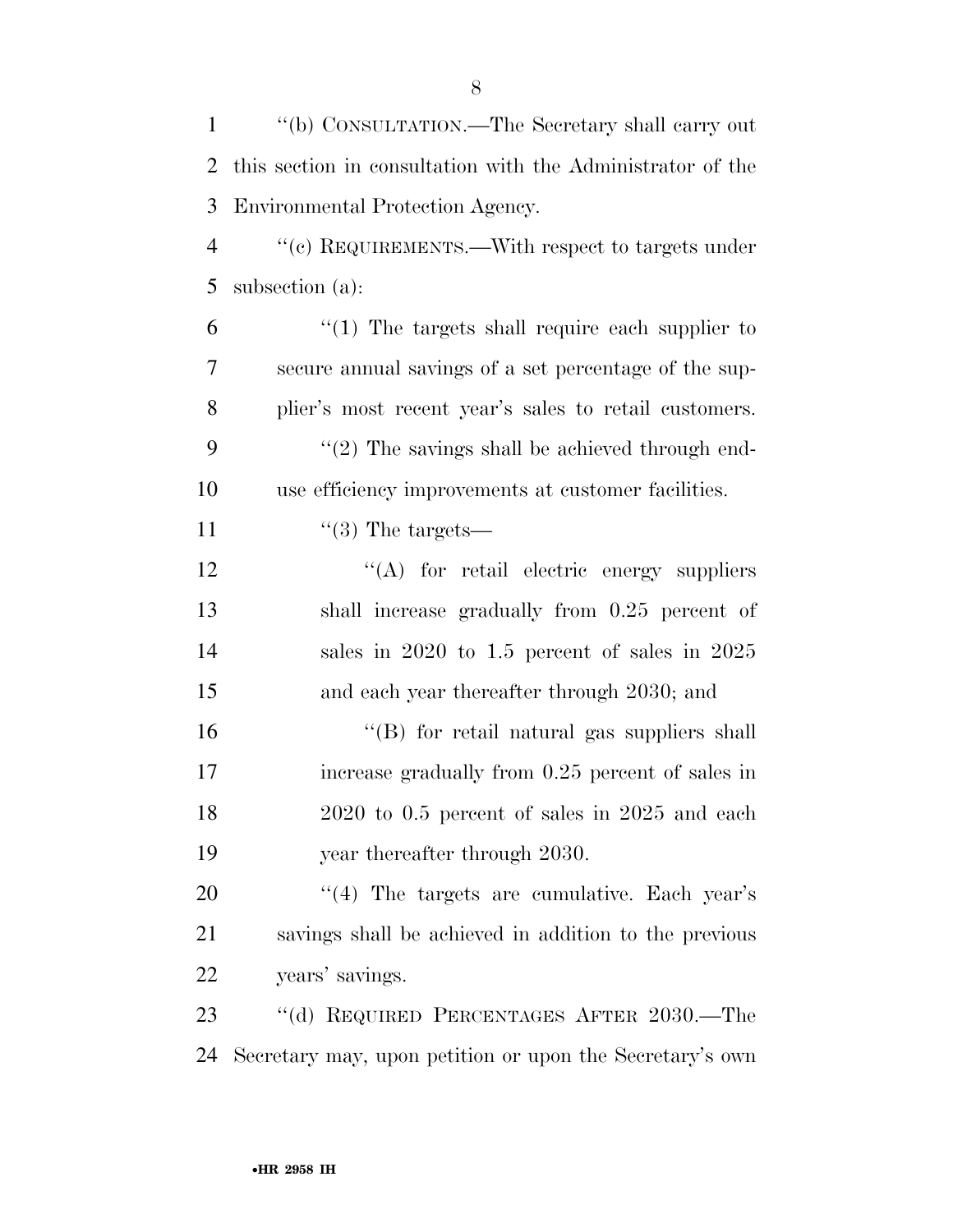initiative, increase the required percentage of end-user savings for years after 2030.

 ''(e) MARKET-BASED TRADING SYSTEM.—The Sec- retary shall allow suppliers to achieve the targets under subsection (a) through a market-based trading system.

 ''(f) RULE OF CONSTRUCTION.—Nothing in this sec- tion shall be construed to preempt or limit State actions to enhance renewable energy generation or energy effi-ciency.''.

# **TITLE III—SCIENCE-BASED REDUCTIONS**

#### **SEC. 301. EMISSION REDUCTION TARGETS.**

 Not later than 2 years after the date of enactment of this Act, the Administrator of the Environmental Pro- tection Agency (in this title referred to as the ''Adminis- trator'') shall promulgate annual emission reduction tar- gets for each of calendar years 2030 through 2050, so as to ensure that the quantity of United States greenhouse gas emissions—

- (1) in 2035, is at least 40 percent below the quantity of such emissions in 1990; and
- (2) in 2050, is at least 80 percent below the quantity of such emissions in 1990.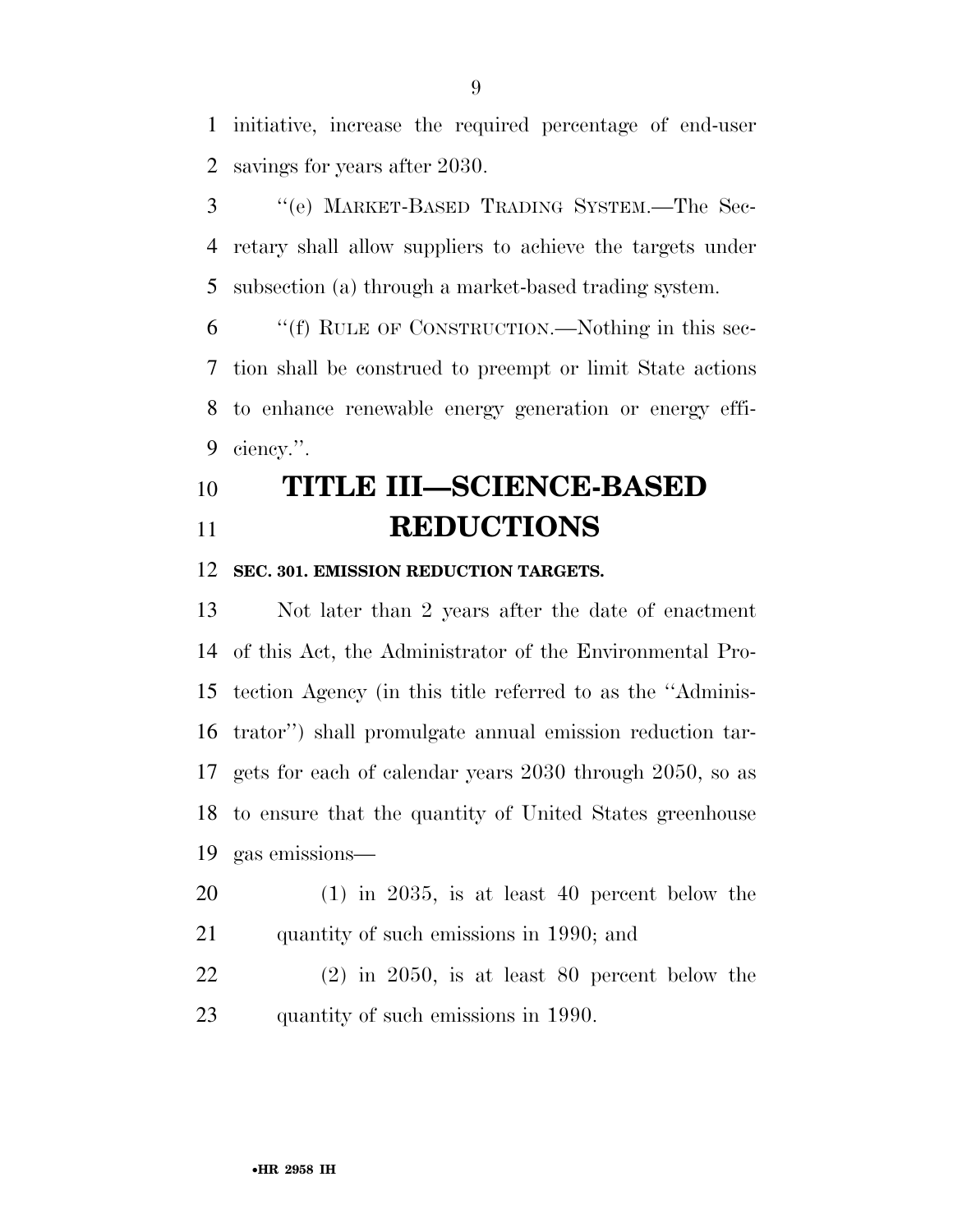### **SEC. 302. NATIONAL ACADEMIES REVIEW.**

 Not later than 5 years after the date of the enact- ment of this Act, and every 5 years thereafter, the Admin- istrator shall enter into an arrangement with the National Academies (or, if the National Academies decline to enter into such arrangement, another appropriate entity) under which the National Academies, acting through the Na- tional Academy of Sciences and the National Research Council, will submit a report to the Administrator and the Congress on the prospects for avoiding dangerous anthro- pogenic interference with the climate system and the progress made to date. Each such report shall—

 (1) evaluate whether the emission reduction tar- gets promulgated pursuant to section 301 and the policies to reduce United States greenhouse gas emissions under this Act, the amendments made by this Act, and other provisions of law, including the Clean Air Act (42 U.S.C. 7401 et seq.), are likely to be sufficient to avoid dangerous climate change, taking into account the actions of other nations; and

 (2) if the National Academies concludes that such targets and policies are not likely to be suffi-cient to avoid dangerous climate change—

 (A) identify the needed amount of further reductions in atmospheric greenhouse gas con-centrations; and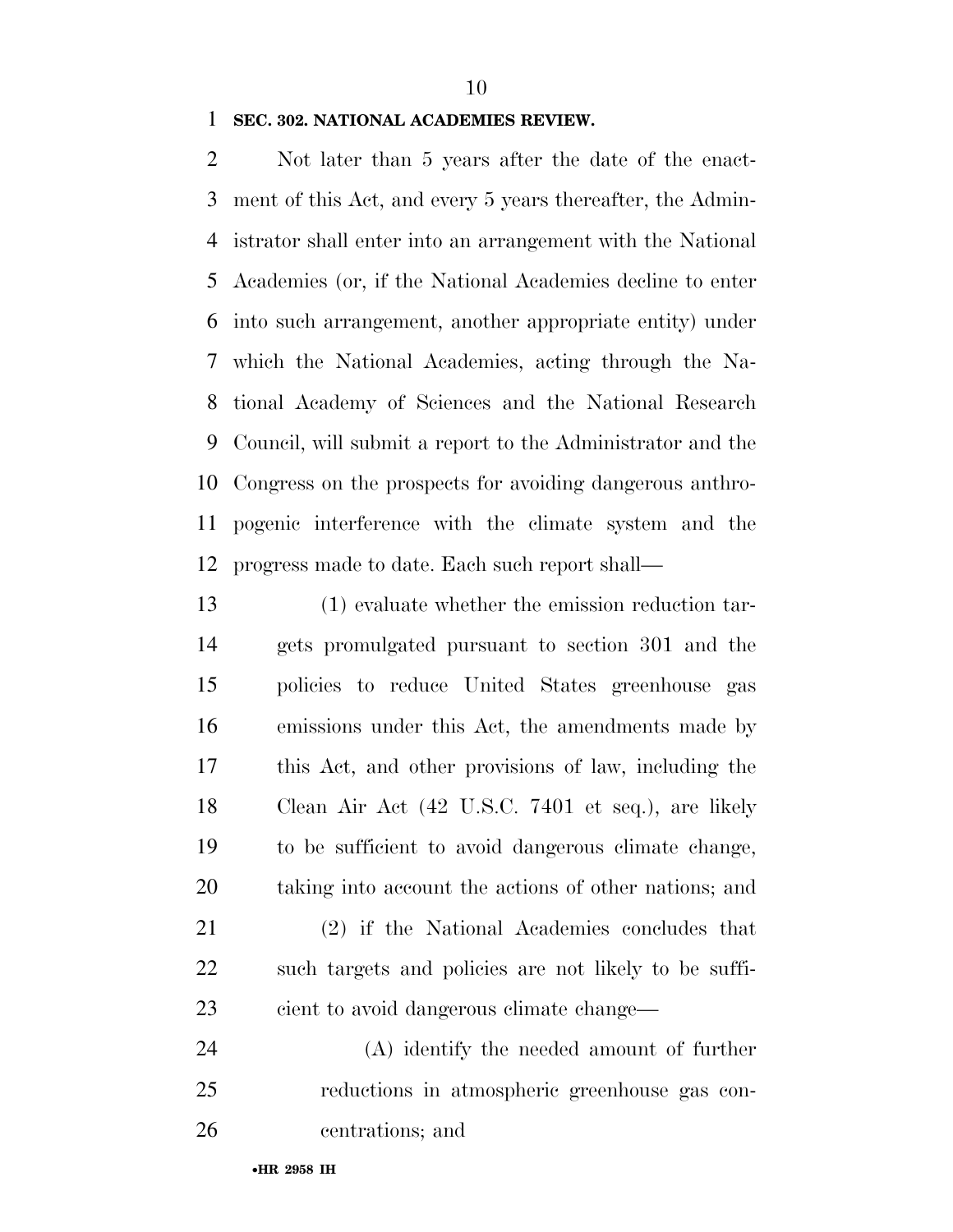| $\mathbf{1}$   | (B) recommend additional United States                      |
|----------------|-------------------------------------------------------------|
| $\overline{2}$ | and international actions to further reduce at-             |
| 3              | mospheric greenhouse gas concentrations.                    |
| $\overline{4}$ | SEC. 303. REGULATIONS.                                      |
| 5              | (a) IN GENERAL.—The Administrator shall—                    |
| 6              | $(1)$ not later than 7 years after the date of en-          |
| 7              | actment of this Act, promulgate final regulations to        |
| 8              | implement the emission reduction targets under sec-         |
| 9              | tion $301$ ; and                                            |
| 10             | $(2)$ not less than every 5 years thereafter—               |
| 11             | (A) review such regulations, taking into ac-                |
| 12             | count the reports under section 302; and                    |
| 13             | (B) revise such regulation as necessary to                  |
| 14             | implement such emission reduction targets.                  |
| 15             | RULEMAKING ON RECOMMENDATIONS OF NA-<br>(b)                 |
| 16             | TIONAL ACADEMIES.—If any report under section 302 in-       |
| 17             | cludes a recommendation under section $302(2)(B)$ for reg-  |
| 18             | ulatory action by a Federal department or agency, and       |
| 19             | such regulatory action is within the authority of such de-  |
| <b>20</b>      | partment or agency (under law other than this sub-          |
| 21             | section), the head of such department or agency shall, not  |
| 22             | later than 2 years after the submission of such report, fi- |
| 23             | nalize a rulemaking—                                        |
| 24             | $(1)$ to carry out such regulatory action; or               |

(2) to explain the reasons for declining to act.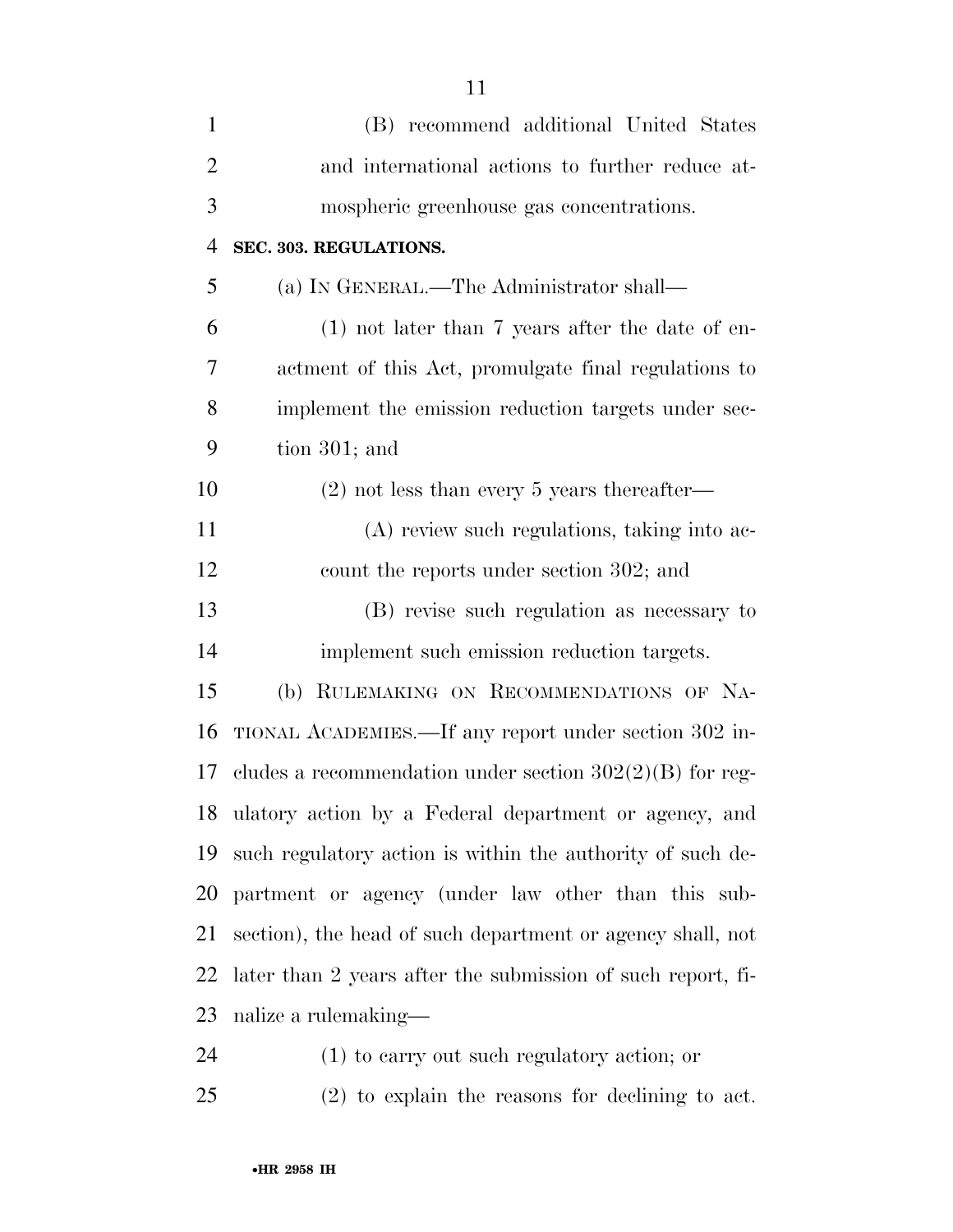(c) ADDITIONAL REGULATIONS.—The regulations promulgated under subsection (a) may include additional regulations to reduce emissions of United States green- house gases from any source or sector. Any such regula- tions that address sources whose greenhouse gas emissions are regulated pursuant to section 111(d) of the Clean Air Act (42 U.S.C. 7411(d)) shall account for the compliance schedule promulgated pursuant to such section 111(d). Regulations under this section may include market-based measures, emissions performance standards, efficiency performance standards, best management practices, tech- nology-based requirements, and other forms of require-ments.

 (d) RELATION TO OTHER AUTHORITY.—The author- ity vested by this title is in addition to the authority to regulate greenhouse gas emissions pursuant to other pro-visions of law.

#### **SEC. 304. SAVINGS CLAUSE.**

 Nothing in this title shall be interpreted to preempt or limit State actions to address climate change.

## **SEC. 305. DEFINITIONS.**

22 In this title:

23 (1) GREENHOUSE GAS.—The term "greenhouse

gas'' means—

(A) carbon dioxide;